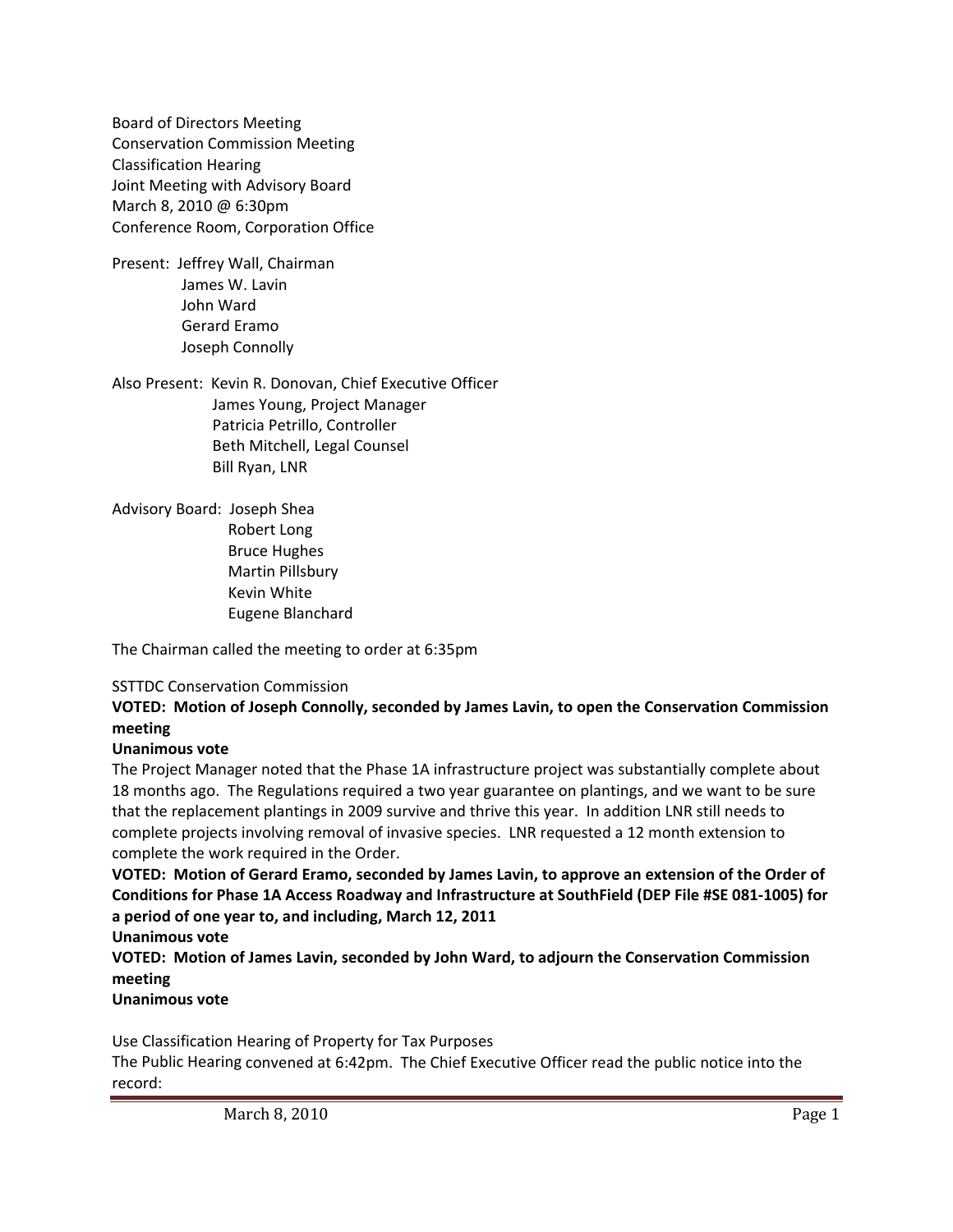Pursuant to the provisions of MGL Chapter 40, Section 56, the Board of Directors of the South Shore Tri-*Town Development Corporation will hold its annual public hearing on the classification of property for* tax purposes. The Corporation shall first determine the percentages of the local tax levy to be borne by each class of real property and personal property for fiscal year 2010. During the hearing, the Assessors *shall provide all information relevant to making such determination and the fiscal effect of the available* alternatives. Based on information provided the Board of Directors shall adopt a residential factor to be used by the Board of Assessors to determine the percentages of the Fiscal Year 2010 local tax levy to be borne by each class of real and personal property. Said hearing will be held on Monday, March 8, 2010 *at 6:35pm at the Corporation office, 223 Shea Memorial Drive, So Wey. MA.*

The Board of Assessors voted 2‐1 to recommend a split rate with a factor of 1.10 or 10% shift for FY10, the rationale being it was best suited for marketing. Mr. Donovan noted it cleaned up taxation factors for FY10. The Directors considered the recommendation of the Assessors, based on the FY10 Budget with a residential tax rate of \$11.81 and commercial rate of \$17.17 per \$1,000. The Assessors were ready to submit the Recap Sheet and would be ready to send out FY10 Tax Bills pending DOR approval.

Mr. Connolly was informed that the vote was not unanimous because one Assessor felt it crucial to encourage commercial development via a single tax rate and create much needed jobs. Mr. Lavin was informed the split rate was proposed because of the reality of the market. Mr. Ryan stated it was important to stay within the tax umbrella of the surrounding Host Communities, the residential market place. The Commercial market place, Quincy and the 128 Beltway, had a higher tax burden. The goal was to position this site with a tax burden respective of the areas of competition. Shifting the tax rate keeps the project within both the commercial and residential markets. If not split it would price residential out of the market place.

Mr. Hughes, Abington, noted that Plymouth and Lakeville had a single tax rate for industrial parks with similar land area (2M S/F) and highway access, and noted other towns not that far away from Weymouth had single tax rates as well. Only Brockton and Avon had dual tax rates.

Mr. Connolly respectfully disagreed that Lakeville and Plymouth were representative of a commercial area in competition with Weymouth.

Mr. Lavin noted that the split rate would be for FY10 and would be reconsidered annually.

Mr. Galluzzo, Weymouth, was informed that 2 million square feet of development (building footprint) could cover 30 to 50 acres but would be less if much of the square footage was captured in multi‐story buildings.

#### **VOTED: Motion of John Ward, seconded by Joseph Connolly to close the hearing Unanimous vote**

The Hearing closed at 6:50pm

VOTED: Motion of John Ward, seconded by Joseph Connolly to approve a split rate and a factor of **1.10, and to authorize the Assessors to compile and submit the Recap Sheet to the Dept. of Revenue Unanimous vote**

The Chairman thanked the Assessors for their input.

# Joint Meeting with the Advisory Board

The Chairman thanked the Advisory Board for agreeing to a joint meeting, noted that the Corporation went through a difficult time through the summer of 09 and that things had transpired in the past 8 months that should get the project started once and for all.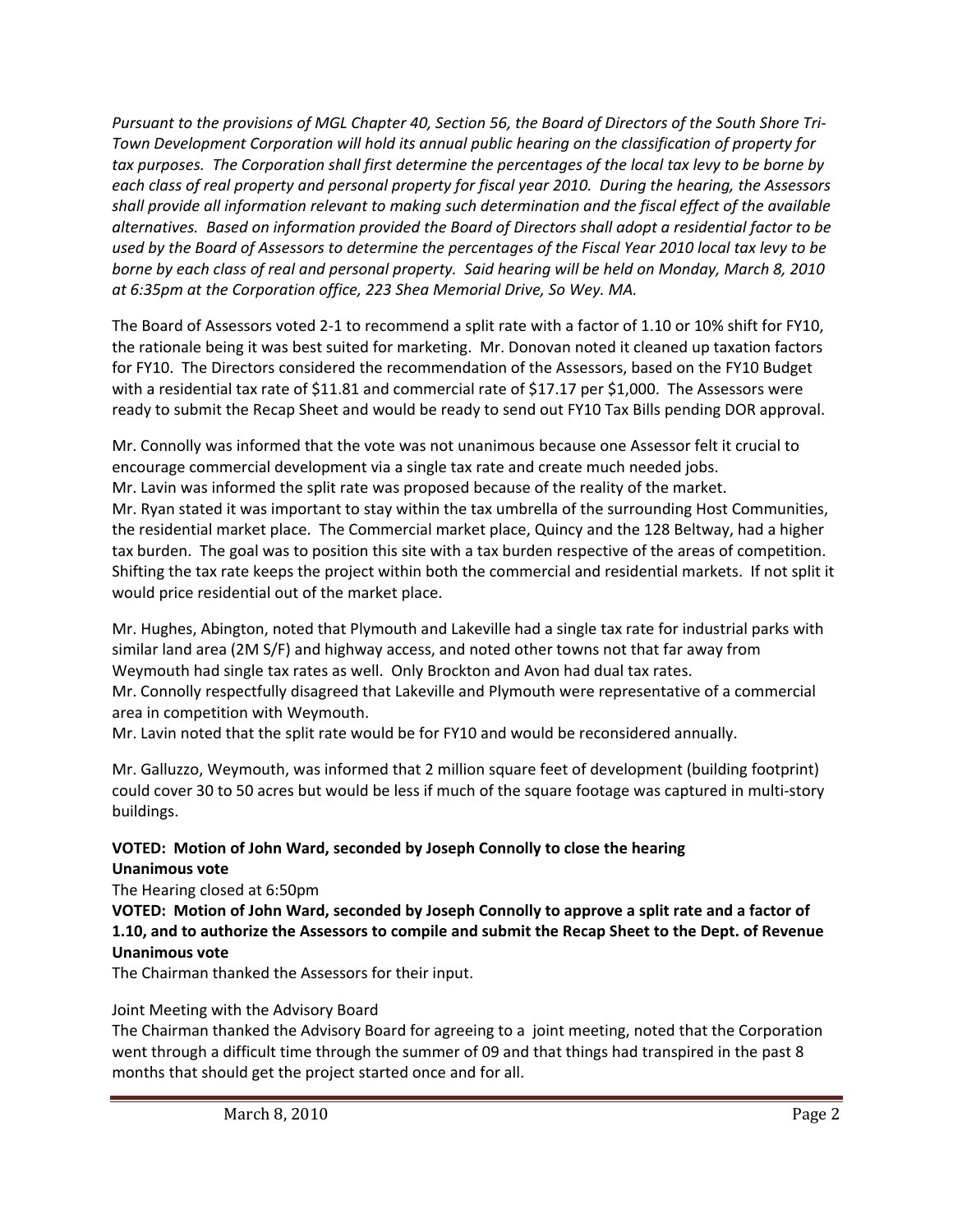The Chief Executive Officer had been keeping the Advisory Board informed via emails over the past several months and noted the following updates:

DOR approved the Corporation as a municipal entity, the FY09 and FY10 budget deficits were cleaned up and the Board anticipated FY10 tax approval within the week.

A Draft FY11Budget was provided to the Advisory Board for review. The Directors would consider approval of this Budget at a subsequent meeting prior to July  $1<sup>st</sup>$ . FY11 Tax Bills will be ready to send and a full property revaluation will take place during the fiscal year.

State Parkway funding mechanisms (\$30M) were in place. Agreements were reached between the Corporation and the Executive Office of Administration and Finance and with the State Department of Transportation. Federal Highway funds (\$15M) require procurement and re‐bid for a portion of the Parkway. Mass DOT would oversee the entire process and both contracts would be likely awarded simultaneously. Mr. Donovan noted Governor Patrick and Congressman Delahunt had been very instrumental in negotiations with Navy in terms of gaining permissions to traverse federal property for Parkway construction until such time as the final transfer takes place.

Congressman Delahunt also sponsored a No Cost EDC Bill for the remaining NAVY land. Final legislation gave the Secretary of the Navy discretion to assign a no cost or low cost value to the project. The Navy was going through an appraisal process on the remaining land. A final transfer was hopeful in the near future.

Mr. Connolly departed the meeting at 7:11pm.

Discussions continued with the Advisory Board. Mr. Ryan noted there were letters of interest LNR received for developing residential products totaling about 600 units, and that the Parkway was as critical to the Commercial Campus as was the railway. Discussions continue between LNR and the ISG movie studios.

Mr. Ryan also noted that LNR was fully committed to the SouthField project, and that the commercial industry, including LNR, had gone through horrid economics. Going into the crisis, LNR used cash, waiting for the market to recover, resulting in a decrease in liquidity that negatively affected their bond rating. LNR continues to make strategic investments into the SouthField project.

The Advisory Board noted some local examples of mega commercial development that had shut down. Mr. Ryan noted SouthField was still standing because of its location within the 15 mile collar around Boston. Residential construction may commence in the fall. The train station was a huge draw to many developers. The Phase 1A area was all ready for residential development and commercial pads were ready as well. All agreed the job creation would give the project credibility and improve the economy in the Host Communities and the region.

Mr. Ryan noted that LNR spent \$40M on infrastructure thus resulting in 900‐1200 jobs. It would be nice to get those people back to work on the Parkway and other vertical opportunities that follow. The Advisory Board adjourned their meeting.

## Minutes

**VOTED: Motion of James Lavin, seconded by John Ward, to approve the minutes of the Directors February 22, 2010 meeting Unanimous 4‐0‐0 vote**

Ratification of Finance Documents for the East/ West Parkway

The Executive Office of Administration and Finance and the Department of Transportation authorized the execution of the Agreements to finance and implement the E/W Parkway project. The CEO requested that the Board restate their vote.